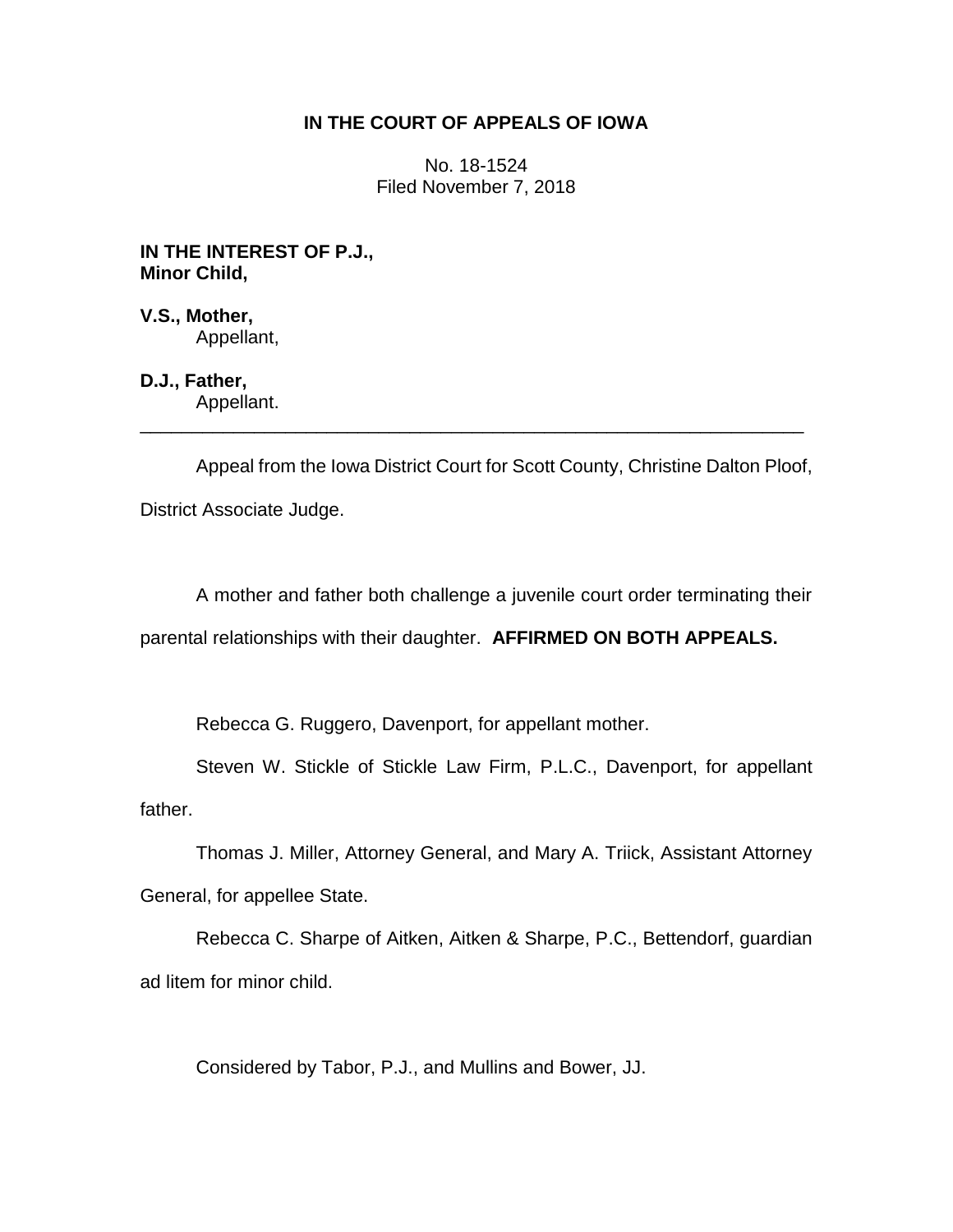### **TABOR, Presiding Judge.**

A mother, Victoria, and a father, Dustin, separately appeal the juvenile court order terminating their parental relationships with their now six-year-old daughter, P.J. Both parents argue the record lacks clear and convincing evidence supporting termination and termination is not in P.J.'s best interests. Dustin also contends the Iowa Department of Human Services (DHS) failed to make reasonable efforts to reunite him with P.J. After reviewing the record, we reach the same conclusions as the juvenile court. $1$ 

### **I. Facts and Prior Proceedings**

 $\overline{a}$ 

P.J. was born in October 2012. The DHS first intervened with the family in the summer of 2017 after receiving reports the parents had physically abused P.J. The child also witnessed violence between her parents. The juvenile court ordered P.J.'s removal from her parents' care and approved placement with her maternal uncle and aunt. They have provided P.J. a stable home throughout the case.

In August 2017, the parents stipulated P.J. was a child in need of assistance (CINA). The juvenile court accepted the stipulation, finding adjudication appropriate under Iowa Code section 232.2(6)(b) and (c)(2) (2017), explaining:

[T]he State has provided clear and convincing evidence that the parents have been disciplining the child by hitting her. This has left bruising to her lower back and a minor cut to her lip. The mother is struggling with alcoholism. The father has admitted selling

<sup>1</sup> We review parental termination cases de novo. *In re M.W.*, 876 N.W.2d 212, 219 (Iowa 2016) (citing *In re A.M.*, 843 N.W.2d 100, 110 (Iowa 2014)). Clear and convincing evidence must support the juvenile court's conclusions. *Id.* (citing *In re D.W.*, 791 N.W.2d 703, 706 (Iowa 2010)). Clear and convincing evidence means we harbor no serious or substantial doubt about the correctness of the conclusion drawn from the evidence. *Id.* (citing *D.W.*, 791 N.W.2d at 706).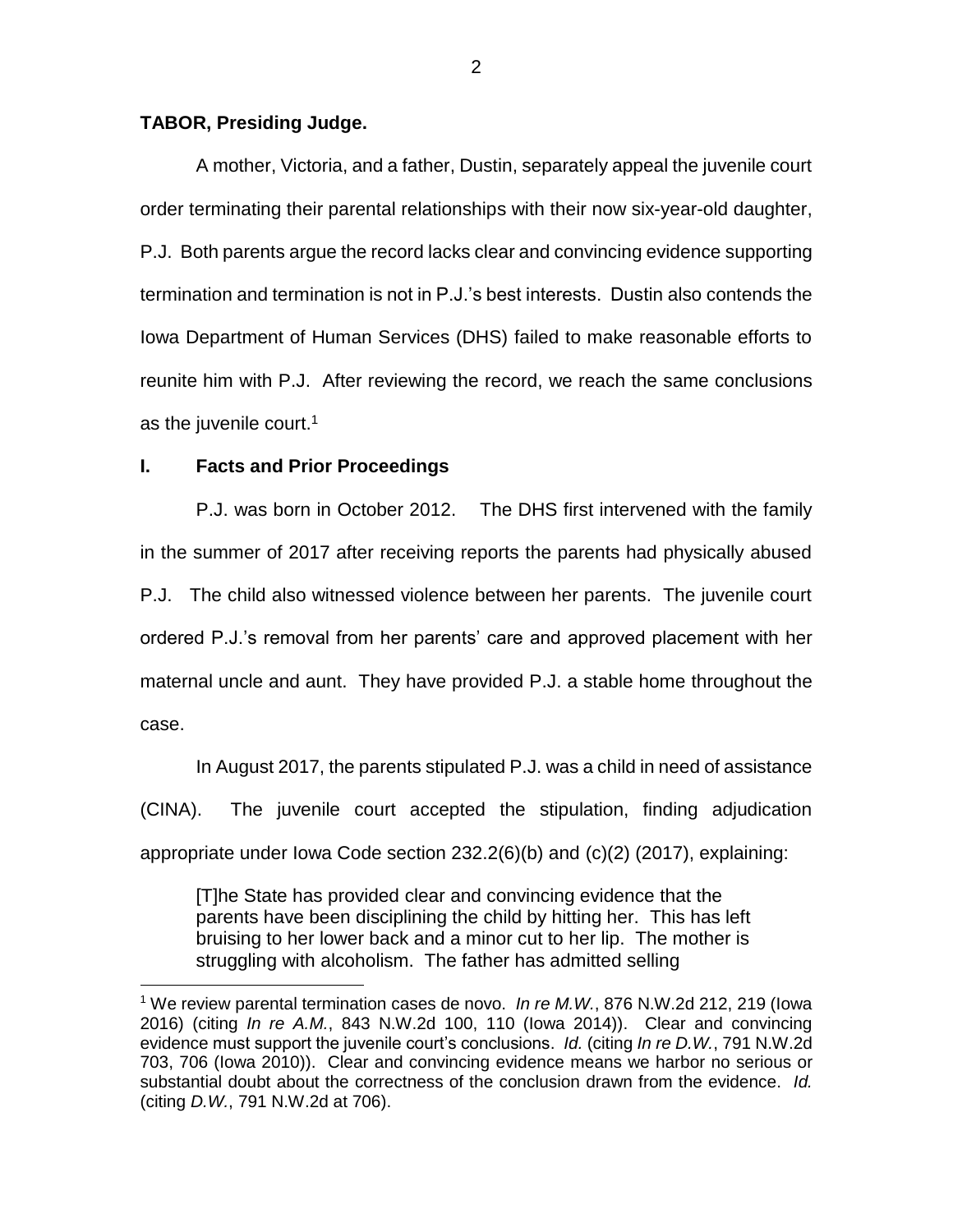marijuana from the residence. Both these issues demonstrate a potential for harm due to inadequate or inappropriate supervision.

In addition to her physical injuries, mental-health therapists diagnosed P.J. with post-traumatic stress disorder and attention deficit hyperactivity disorder. Therapist Adam Vilmont testified he had "never seen a five-year-old child that has been this significantly traumatized by her parents." P.J. struggled with tantrums and self-harm, including biting and strangulation.

Concurrent with the child-welfare case, the State charged both parents with child endangerment for their abuse of P.J. But even with the criminal charges pending, neither Dustin nor Victoria took the necessary steps to repair their relationship with P.J. Both parents battled serious substance-abuse issues.

A counselor diagnosed Dustin with substance-abuse disorder and antisocial personality disorder. Dustin was not honest with DHS workers or counseling professionals. While Dustin eventually pleaded guilty to child endangerment, he was unwilling to fully accept his role in P.J.'s abuse—instead shifting blame to Victoria. He did not pursue parenting classes. And in June 2018, Dustin was discharged from counseling for lack of attendance.

Victoria has a history of alcohol abuse. She was not motivated to engage in treatment. She also has prescriptions for mental-health conditions, including bipolar disorder, but was inconsistent in taking her medications. In May 2018, authorities arrested Victoria for domestic abuse assault for an incident involving her new boyfriend's family members.

P.J.'s guardian ad litem petitioned for termination of Dustin and Victoria's parental rights in April 2018. The termination hearing took place in early August

3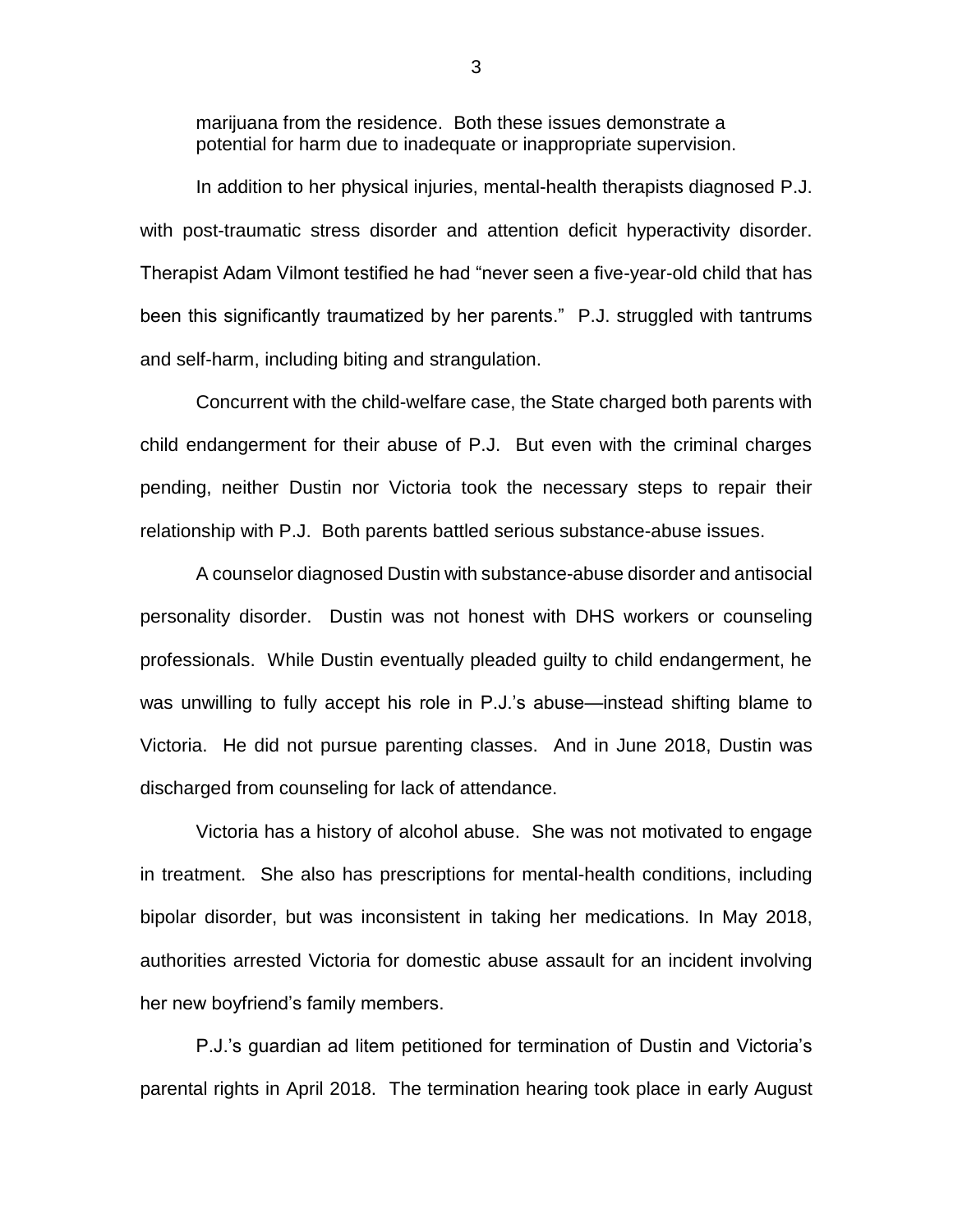2018. On August 21, 2018, the juvenile court issued a detailed ruling terminating Victoria's parental rights under paragraphs (d), (e), and (f) of Iowa Code section 232.116(1) (2018); and Dustin's under paragraphs (d) and (f). Both parents appeal.

# **II. Analysis of Victoria's Appeal**

# **A. Statutory Grounds**

Victoria argues the State failed to prove a statutory ground for termination. Although the juvenile court terminated on three grounds, Victoria challenges only paragraph (d).<sup>2</sup> By so limiting her argument, Victoria waives her challenge to the other two grounds the juvenile court cites. *See In re P.D.*, No. 15-0761, 2015 WL 5577345, at \*2 (Iowa Ct. App. Sept. 23, 2015).

"When the juvenile court terminates parental rights on more than one statutory ground, we may affirm the juvenile court's order on any ground we find supported by the record." *In re A.B.*, 815 N.W.2d 764, 774 (Iowa 2012) (citing *D.W.*, 791 N.W.2d at 707). We focus our analysis on subsection (f). Under that section, the juvenile court has authority to terminate Victoria's parental rights if the court finds:

> (1) The child is four years of age or older. (2) The child has been adjudicated a [CINA] pursuant to section 232.96.

 $\overline{a}$  $2$  Although not raising a separate issue, Victoria also appears to ask for additional time to reunify with P.J. She asserts the record contains "no particular reason to rush the termination" given the child's placement with relatives. Under section 232.104(2)(b), the court may continue a child's placement if the court determines the need for removal "will no longer exist at the end of the additional six-month period." We decline Victoria's extension request. Because Victoria has not shown progress in addressing her substance abuse or other parenting deficiencies in one year's time, we do not believe P.J. could safely return to her mother's care in a matter of months.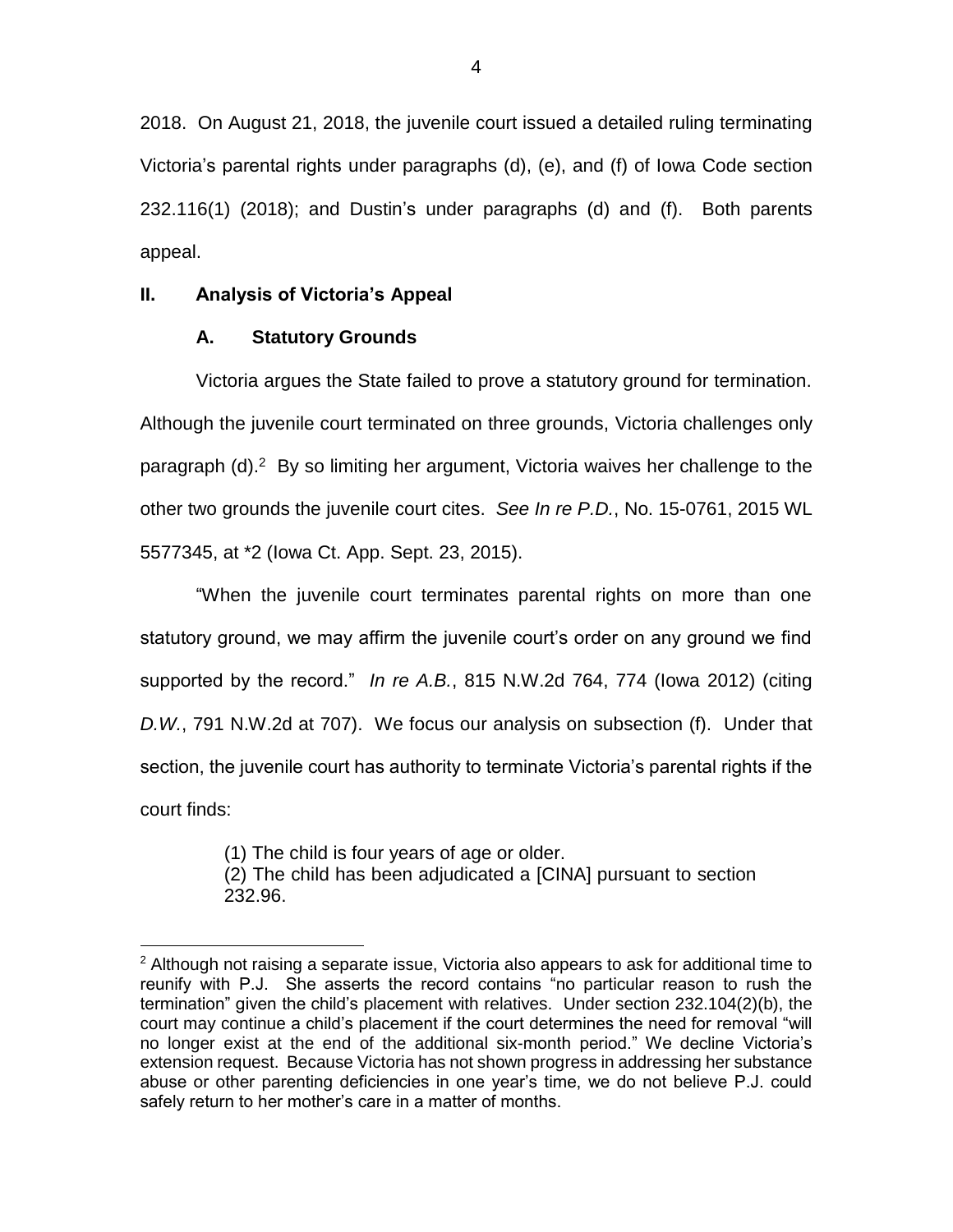(3) The child has been removed from the physical custody of the child's parents for at least twelve of the last eighteen months, or for the last twelve consecutive months and any trial period at home has been less than thirty days.

(4) There is clear and convincing evidence that at the present time the child cannot be returned to the custody of the child's parents as provided in section 232.102.

Iowa Code § 232.116(1)(f).

Clear and convincing evidence supports all four elements here. P.J. was older than four years, had been adjudicated CINA, and was out of her parents' custody for more than one year. As to the fourth element, the State presented clear and convincing proof P.J. could not be returned to Victoria's care without suffering physical or mental harm. Specifically, Victoria has been largely unsuccessful in addressing her substance abuse problems and continued to engage in violent behavior. *See A.B.*, 815 N.W.2d at 776.

### **B. Best Interests**

Victoria next argues termination of her parental rights is not in P.J.'s best interests. In evaluating the child's best interests, we give primary consideration to her safety, long-term nurturing and growth, and physical, mental, and emotional condition and needs. *See In re P.L.*, 778 N.W.2d 33, 37 (Iowa 2010).

Victoria focuses on the mother-child bond. But the record suggests that bond is frayed. The social worker testified P.J. is "suspicious of the adults in her life" and "bonds to adults who she believes are stable." Victoria was not stable. Victoria did not take serious measures to address her substance abuse. As a result, she has not shown the ability to safely parent P.J. *See A.B.*, 815 N.W.2d at 776.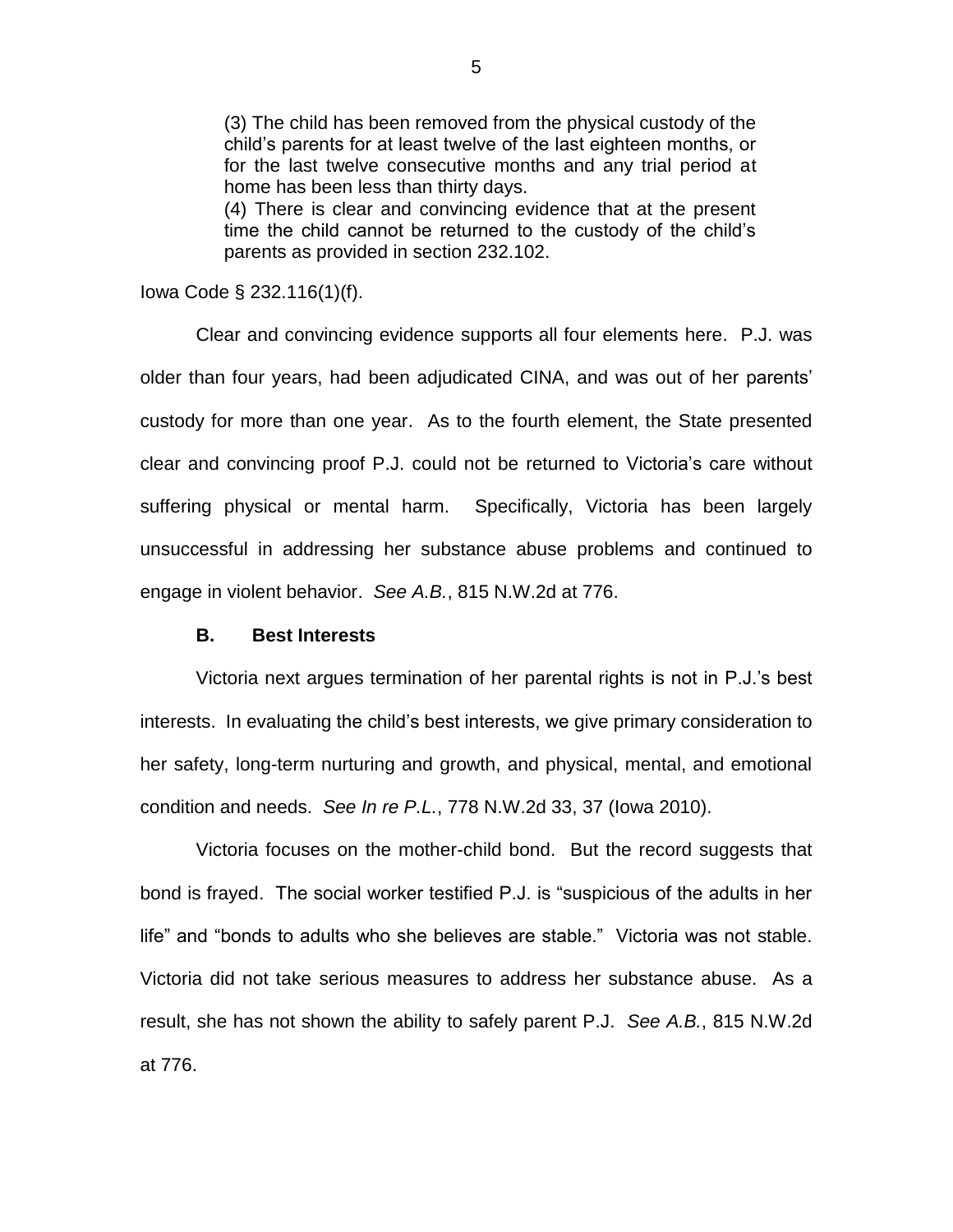P.J.'s teachers and counselors have commented on the stark improvement in P.J.'s attitude and behavior when she is with her aunt and uncle as compared to when she spends time with her parents. P.J. experienced trauma through physical abuse at the hands of her parents, as well as by witnessing violence between her parents. Although Dustin and Victoria are no longer in a relationship, Victoria has since entered another violent relationship, as evidenced by her recent domestic-abuse-assault charges. Given the ongoing instability and risk of harm, termination of Victoria's rights serves P.J.'s best interests.

### **III. Analysis of Dustin's Appeal**

#### **A. Statutory Grounds**

Dustin challenges the termination of his parental rights under both paragraphs (d) and (f) of section 232.116(1). We find ample evidence to affirm under paragraph (f). *See In re S.R.*, 600 N.W.2d 63, 64 (Iowa Ct. App. 1999).

Dustin concedes the State offered sufficient proof of the first three elements. His challenge focuses on the fourth element—"that at the present time the child cannot be returned to the custody of the child's parents." Iowa Code § 232.116(1)(f)(4). Dustin alleges he is now sober, employed, has housing, and has shown his ability to provide for P.J. The juvenile court recognized Dustin could meet his basic needs through employment. The dispositive issue is P.J.'s ability to return to Dustin's care.

While Dustin has been more successful in addressing his substance abuse than Victoria, he remained uncommitted to establishing a true relationship with P.J. Dustin missed almost half of the semiweekly visits with his daughter scheduled between January 2018 and the termination hearing. This fact discredits his claim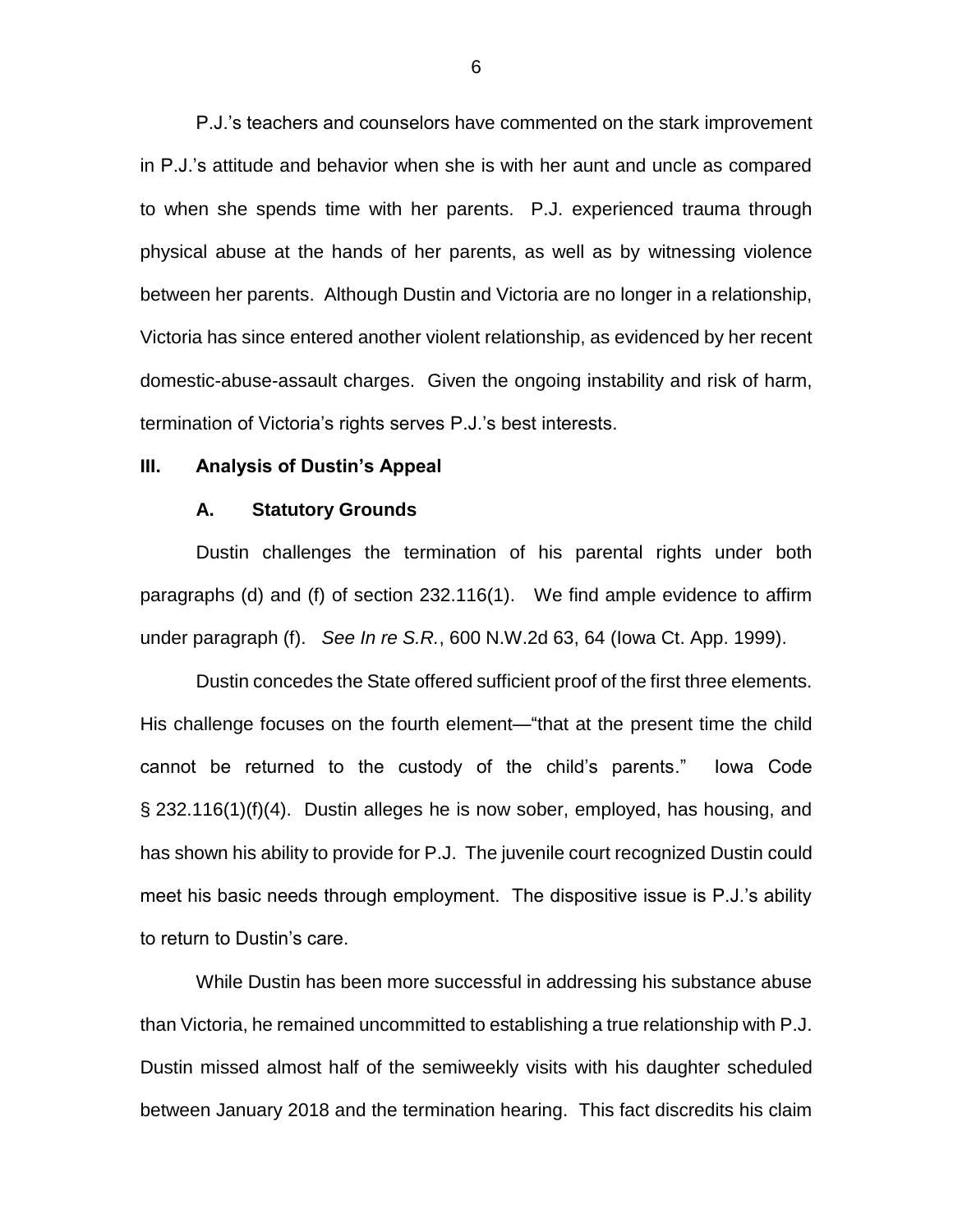the court, rather than his own choices, placed obstacles in the way of him establishing his ability to care for P.J. The DHS worker also noted Dustin was slow to start therapy and continues to minimize his role in abusing P.J. We agree with the juvenile court's conclusion P.J. could not be safely returned to her father's care.

### **B. Reasonable Efforts**

Dustin argues the DHS failed to make reasonable efforts to reunite him with P.J. Specifically, he argues the DHS imposed unreasonable time constraints and other limitations on his visitation schedule. He accuses the DHS of then using his poor attendance as a reason to deny him increased visitation.

"Reasonable efforts to reunite the parent and child are required prior to termination." *In re T.C.*, 522 N.W.2d 106, 108 (Iowa Ct. App. 1994) (citing *In re C.L.H.*, 500 N.W.2d 449, 453 (Iowa Ct. App. 1993)). But the primary concern in termination proceedings remains the child's best interests. *Id*. (citing Iowa R. App. P. 14(f)(15); *In re Dameron*, 306 N.W.2d 743, 745 (Iowa 1981)). Dustin is hardpressed to show the DHS was at fault when he missed nearly half of his scheduled visits. And even if the DHS could have done more to cater visitation to Dustin's timetable, P.J. exhibited regressive behavior following any visitation with Dustin. Given P.J.'s response to Dustin's presence, the State's efforts at reunification were reasonable under the circumstances.

# **C. Best Interests**

Dustin also argues termination of his parental rights is not in P.J.'s best interests. His argument can be distilled to recognition of this state's preference to keep children in their own homes. *See* Iowa Code § 232.1 ("This chapter shall be liberally construed to the end that each child under the jurisdiction of the court shall